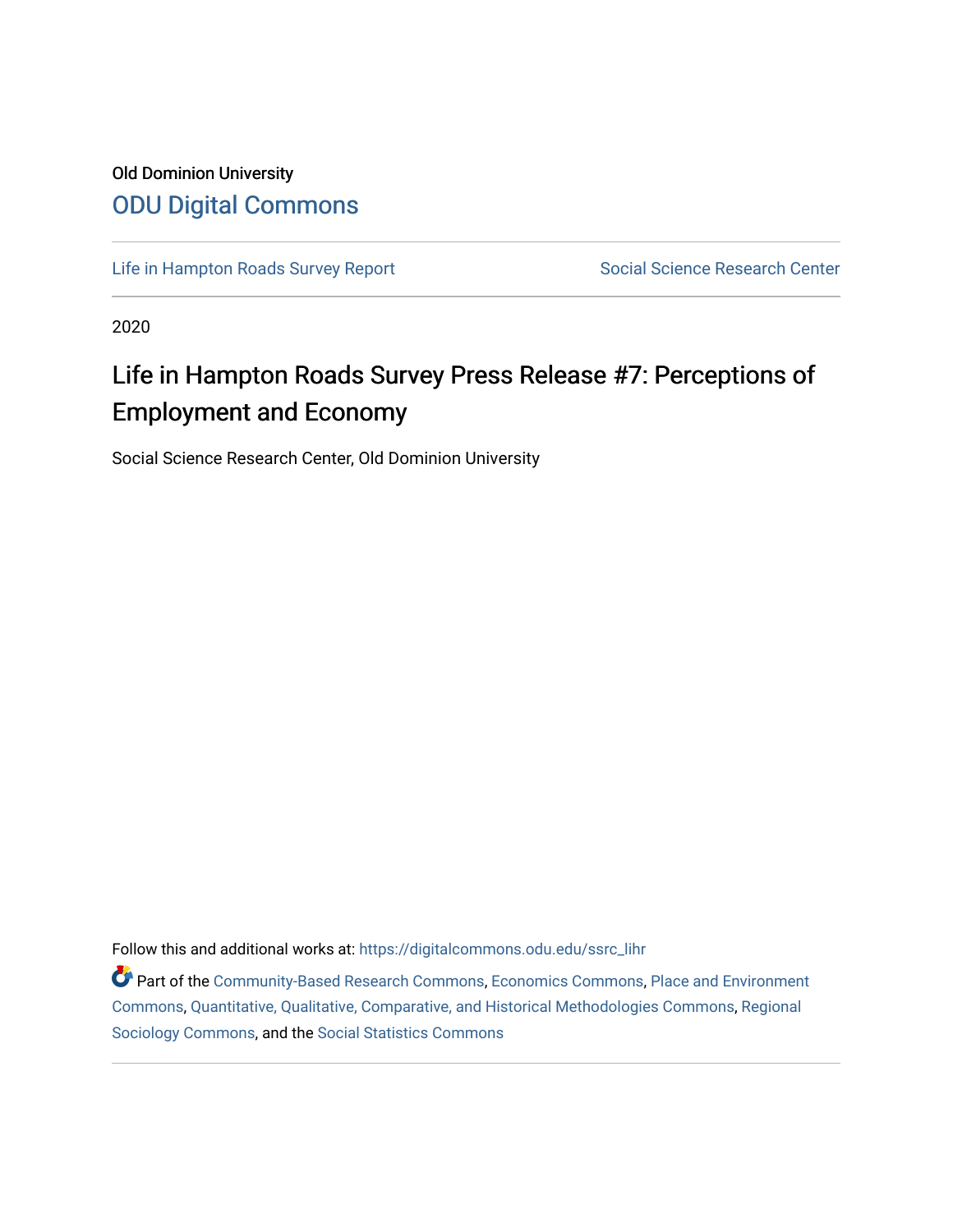#### **Life in Hampton Roads: Employment, the Economy and COVID-19**

The Social Science Research Center (SSRC) at Old Dominion University recently completed data collection for the 11th annual Life in Hampton Roads (LIHR) survey. The purpose of the survey is to gain insight into residents' perceptions of the quality of life in Hampton Roads and the COVID-19 pandemic, as well as other topics of local interest such as perceptions of police, employment and other issues. A total of 1,105 online surveys were completed between June 26 and July 13 (during Phase 2 and Phase 3 of Virginia's reopening plan). Of these, 1,100 were from residents of the seven Hampton Roads cities included in the Life in Hampton Roads survey and constituted the final dataset.

It is important to note that the methodology this year differs from previous Life in Hampton Roads surveys. For several reasons, including COVID-19 social distancing guidelines and telework directives, we moved from a telephone survey to a web-based design using two panels of respondents. This change limits to some degree the ability to compare this year's results with those from previous years or to as confidently generalize the results to the Hampton Roads population as a whole. Nonetheless, we note that an increasing number of surveys have moved online in recent years, and that in many instances useful data has been developed despite the challenges of online survey research. For more detailed information on the methodological changes and potential impacts please see the methodology section in the pending full report, or please contact the SSRC directly.

This year's survey included general questions about employment and economy as well at the impact of COVID-19 on work conditions. These data provide insight into how residents in Hampton Roads perceive the economy and how work conditions may have changed as a result. This year's survey also included some general questions about diversity in the workplace.

#### **Employment and COVID-19**

As can be seen from the graph below, about half of those responding to this year's survey were employed full-time while another 10.6% were employed part-time. Just over 16% were retired. About 10% were not employed but looking for work while 8.4% were not employed and not looking for work.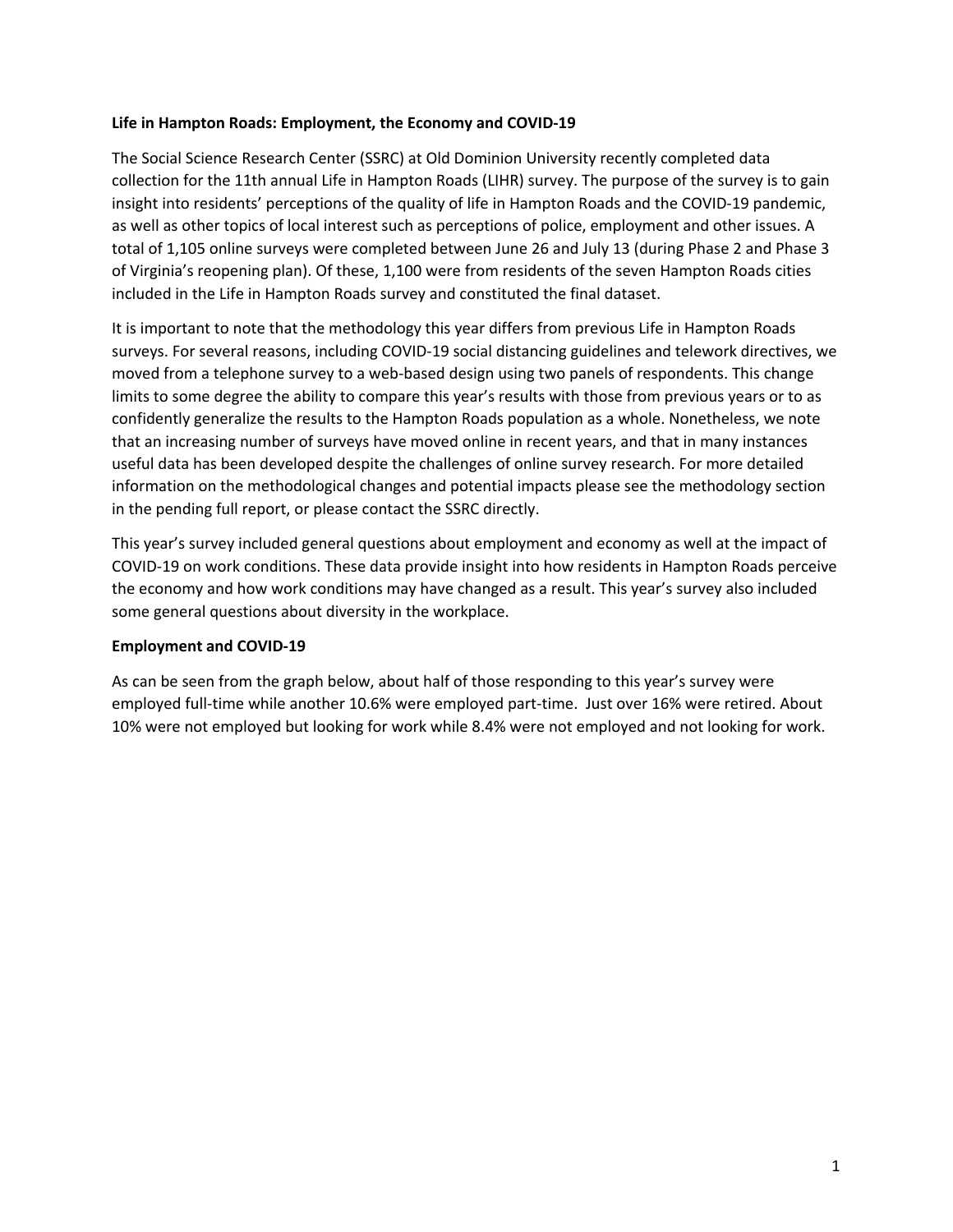

Of those who reported working part-time or not working but looking for work, half indicated that they had been laid off, had hours reduced or been furloughed because of COVID-19 conditions.



Additionally, all respondents were asked if anyone else in their household had been laid off, furloughed or had hours reduced because of COVID-19 conditions. Almost one-third (32.2%) indicated yes. The survey responses show the extent of the impact of COVID-19 on the working conditions of Hampton Roads residents.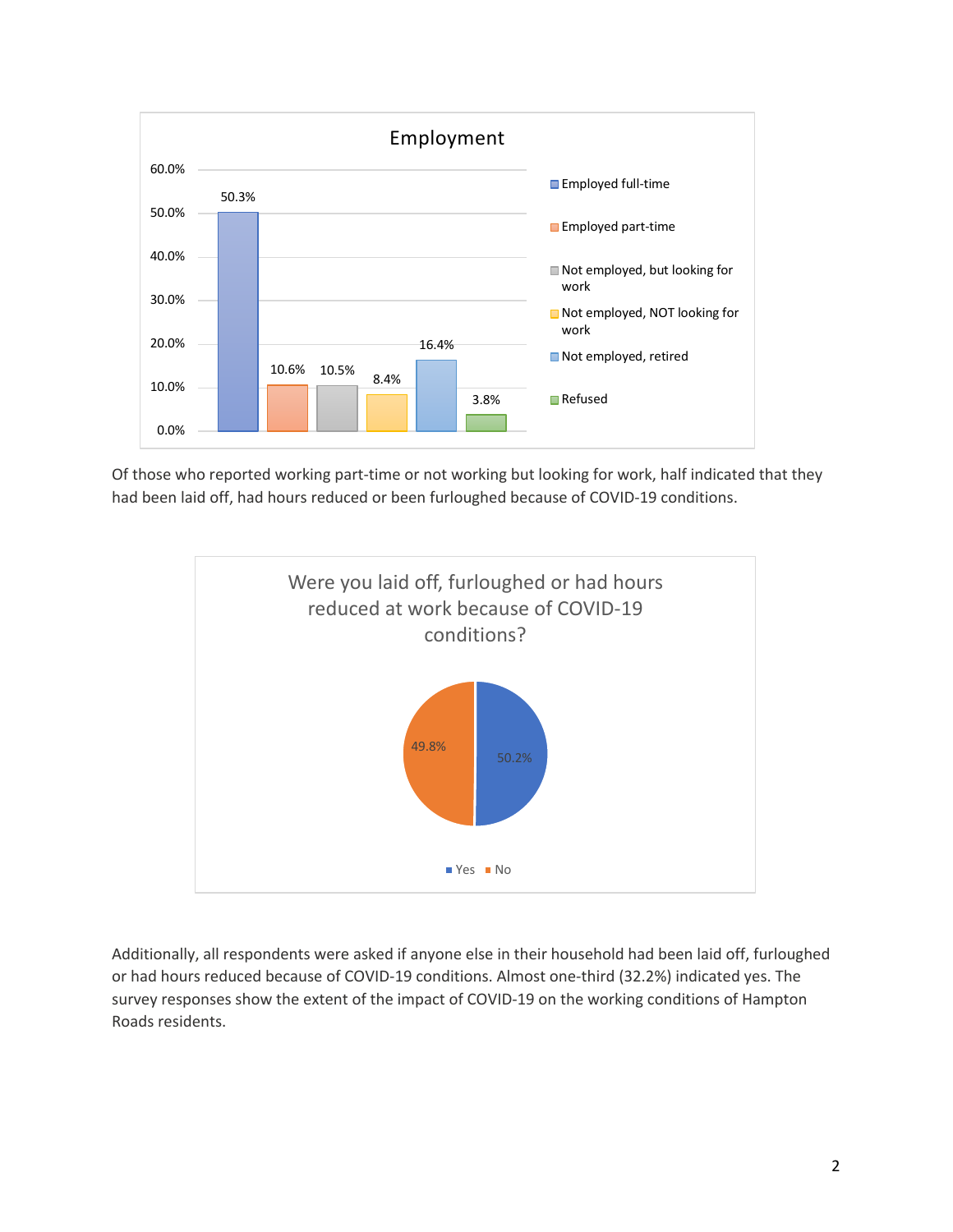

Respondents who reported working full- or part-time were asked about their work location given COVID-19 conditions. One-third of respondents indicated that they were working only outside of the home (33.2%), while 29.8% reported that they were working only from home

(telecommuting/teleworking) and another 14.7% reported that they were working mostly from home and only occasionally outside of the home. Another 8.6% indicated that they were splitting time equally between working from and outside of the home.

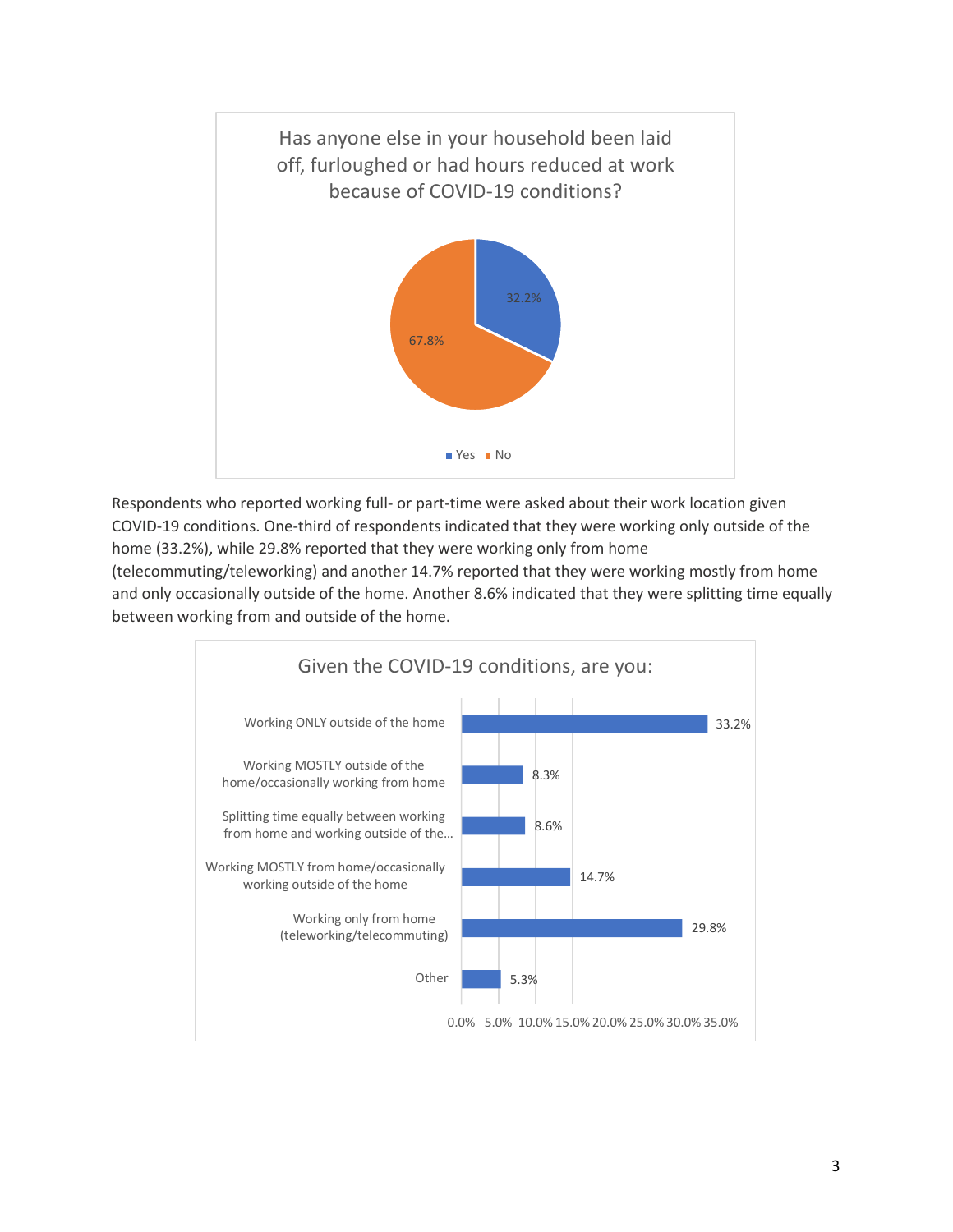This year's survey included questions about diversity in the workplace. Nearly 43% of respondents who work full or part-time indicated that they have not had diversity training within the past three years.



While 80% of all respondents agreed or strongly agreed that they are treated in a fair, nondiscriminatory manner by their employer, there were significant differences between white and Black respondents. Just over 89% of white respondents indicated that they were treated fairly while only 68.6% of Black respondents felt the same. There is a 30 percentage-point difference between white and Black respondents who strongly agree that they are treated fairly (58.7% compared to 27.9%).

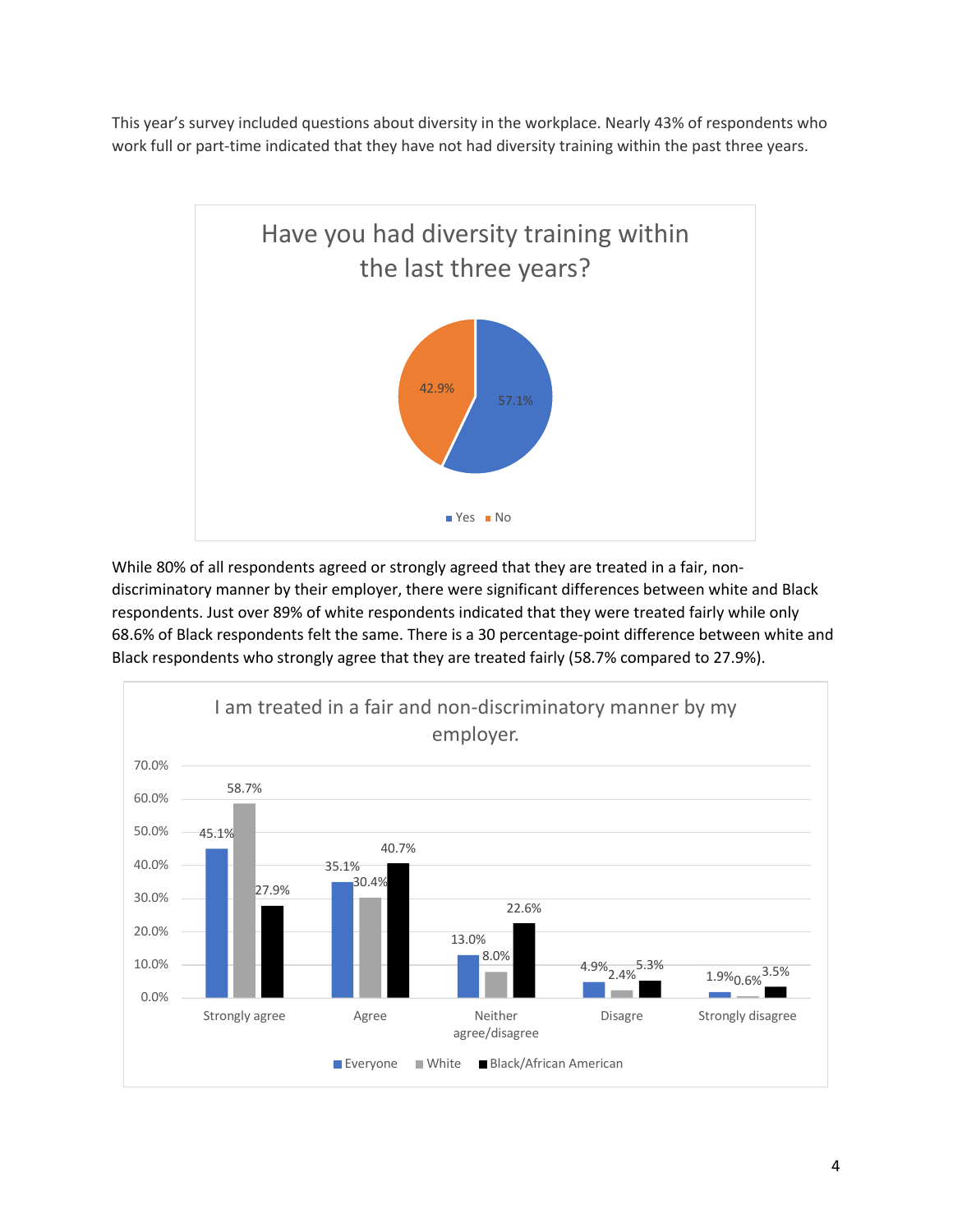Respondents who were employed also answered questions about their employer's diversity practices. About half (51%) agreed that their employer uses strategies to ensure diversity in its suppliers, contractors and customers, while 57.8% agreed that their employer aligns diversity with business goals and objectives. Fifty-six percent agreed that their employer uses recruiting strategies to help increase diversity. These items did have about one-third of respondents indicate "neither agree nor disagree," which may reflect that respondents were not sure if their employers engaged in these strategies.



### **Perceptions of the Economy**

Hampton Roads residents had mixed perceptions of the economy but showed some optimism about their own financial situation. Less than half (48.2%) of those surveyed rated the economic conditions in Hampton Roads as excellent (5.5%) or good (42.7%). More than one-third (37.2%) rated economic conditions as fair and 10.4% rated them as poor. Interestingly, despite the impacts of COVID-19, these ratings are not that much different than in past years of the survey. Last year, 49.9% of respondents rated economic conditions as good or excellent. This year's ratings are actually higher than in 2018 (45.3% rating excellent or good).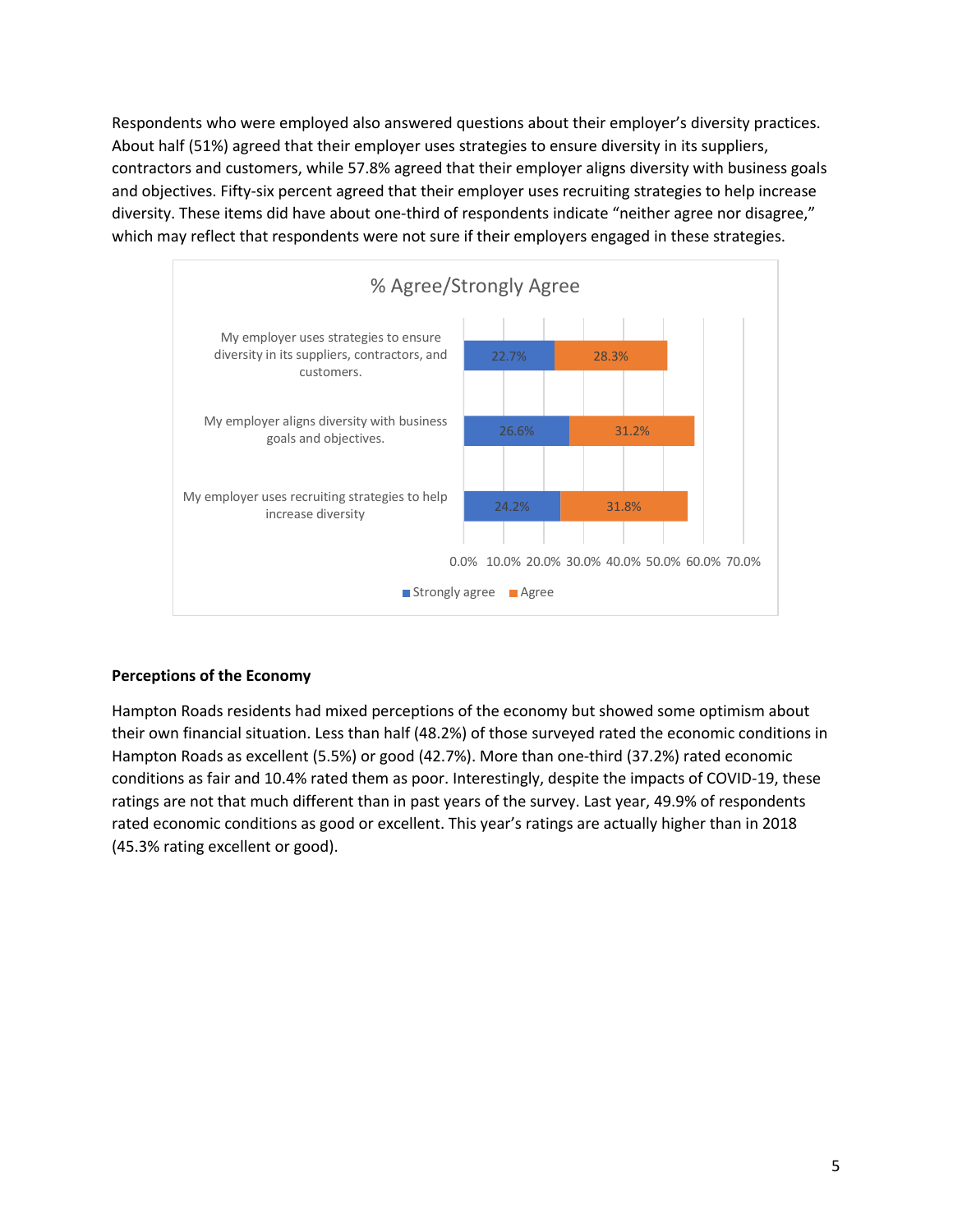

When asked if they and their family were better or worse off financially compared to a year ago, 22.8% reported that they were better off and 52.9% reported that they were about the same. About one in five (21.5%) indicated that they and their family where worse off financially.



Respondents showed some optimism for the future, with 37% indicating that they think they and their family will be better off financially a year from now. Just under half (45.2%) think they will be the same and only 8.7% think they will be worse off. Residents are perhaps hopeful that the personal financial impacts of COVID-19 will be short-lived.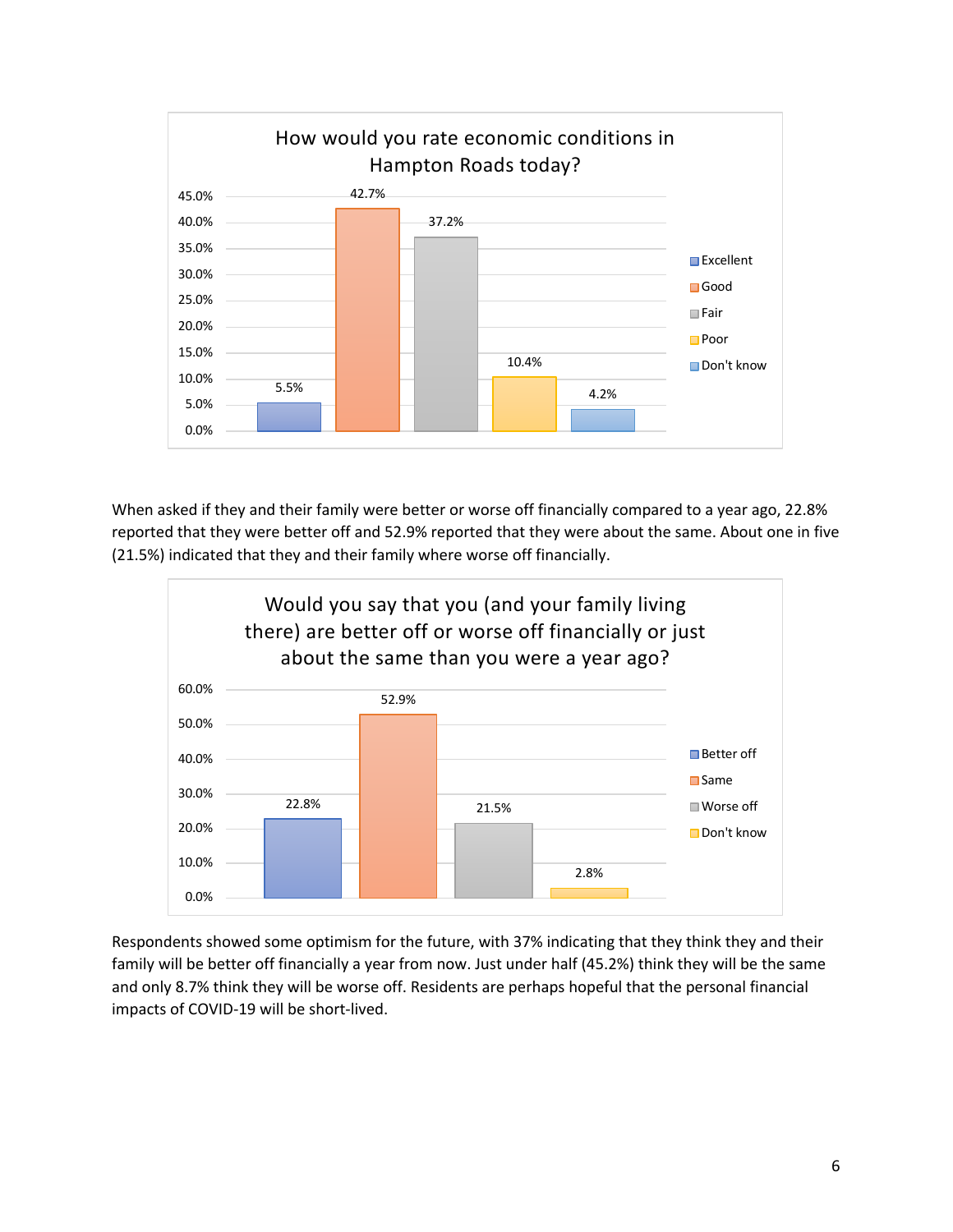